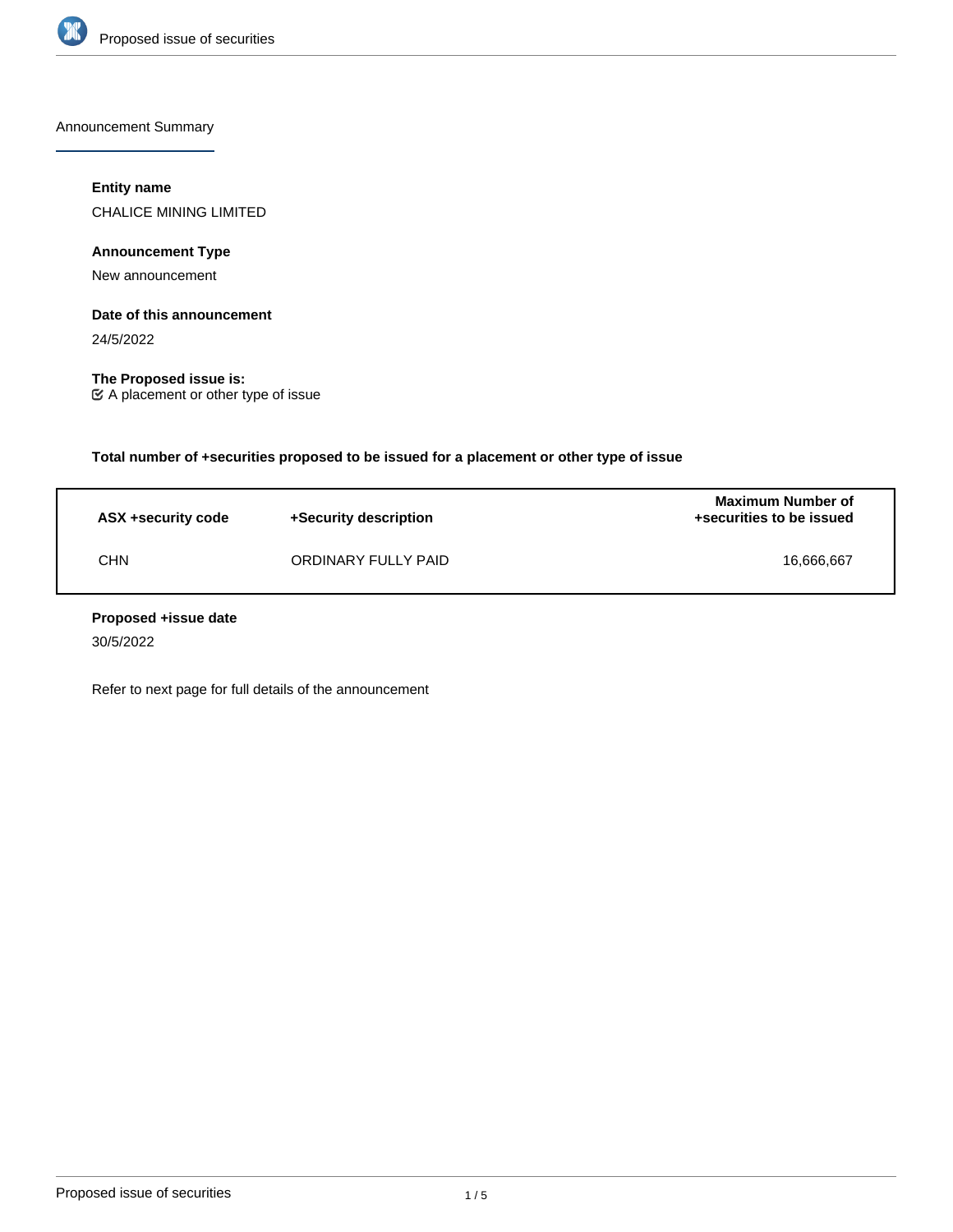

## Part 1 - Entity and announcement details

## **1.1 Name of +Entity**

CHALICE MINING LIMITED

We (the entity named above) give ASX the following information about a proposed issue of +securities and, if ASX agrees to +quote any of the +securities (including any rights) on a +deferred settlement basis, we agree to the matters set out in Appendix 3B of the ASX Listing Rules.

If the +securities are being offered under a +disclosure document or +PDS and are intended to be quoted on ASX, we also apply for quotation of all of the +securities that may be issued under the +disclosure document or +PDS on the terms set out in Appendix 2A of the ASX Listing Rules (on the understanding that once the final number of +securities issued under the +disclosure document or +PDS is known, in accordance with Listing Rule 3.10.3C, we will complete and lodge with ASX an Appendix 2A online form notifying ASX of their issue and applying for their quotation).

**1.2 Registered Number Type**

**Registration Number**

ABN

47116648956

**1.3 ASX issuer code**

**CHN** 

**1.4 The announcement is** New announcement

## **1.5 Date of this announcement**

24/5/2022

**1.6 The Proposed issue is:**

 $\mathfrak{C}$  A placement or other type of issue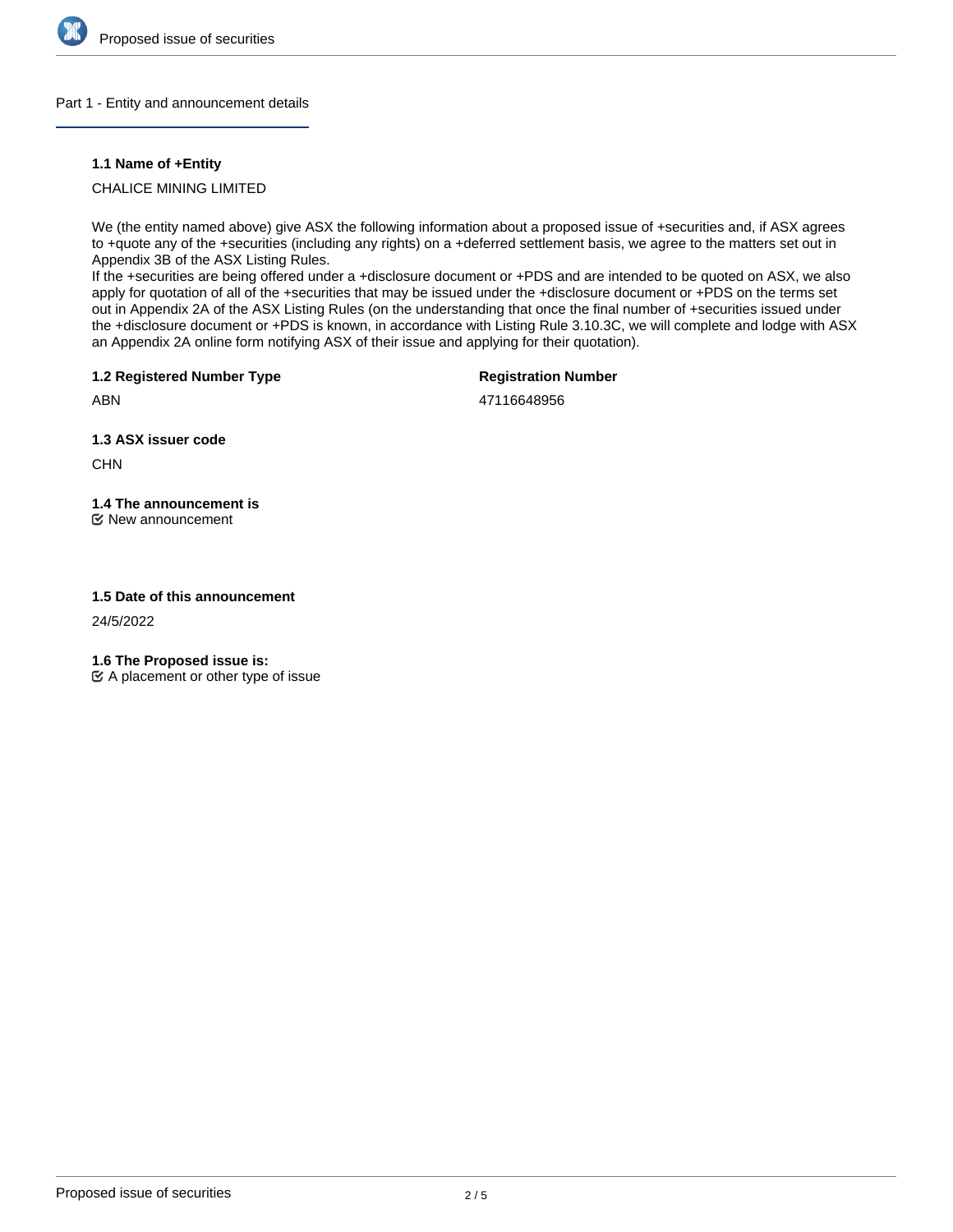

Part 7 - Details of proposed placement or other issue

Part 7A - Conditions

**7A.1 Do any external approvals need to be obtained or other conditions satisfied before the placement or other type of issue can proceed on an unconditional basis?** No

Part 7B - Issue details

**Is the proposed security a 'New class' (+securities in a class that is not yet quoted or recorded by ASX) or an 'Existing class' (additional securities in a class that is already quoted or recorded by ASX)?** Existing class

**Will the proposed issue of this +security include an offer of attaching +securities?** No

Details of +securities proposed to be issued

### **ASX +security code and description**

CHN : ORDINARY FULLY PAID

#### **Number of +securities proposed to be issued**

16,666,667

**Offer price details**

**Are the +securities proposed to be issued being issued for a cash consideration?** Yes

**In what currency is the cash consideration being paid?**

**What is the issue price per +security?** AUD 6.00000

AUD - Australian Dollar

**Will these +securities rank equally in all respects from their issue date with the existing issued +securities in that class?** Yes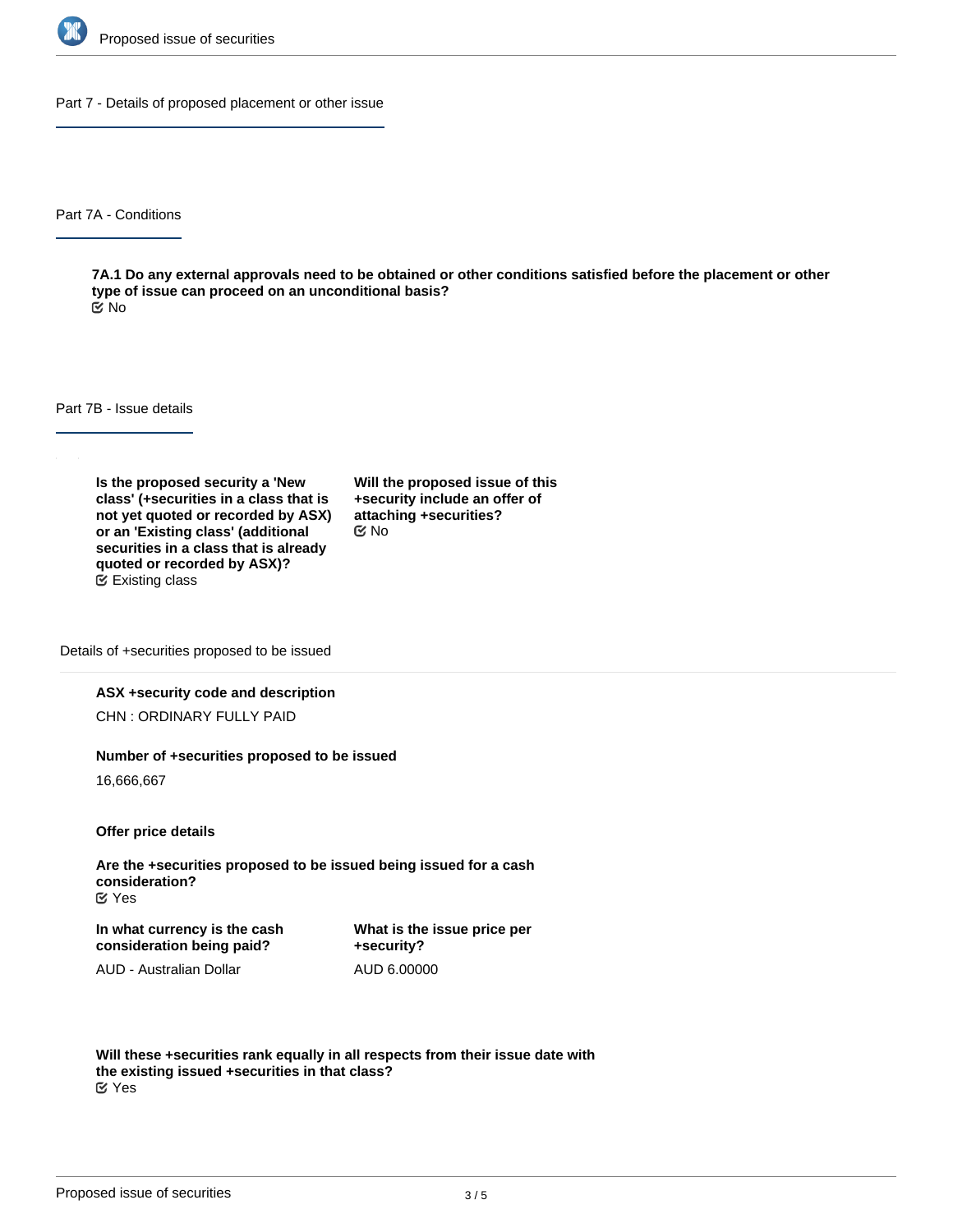

Part 7C - Timetable

**7C.1 Proposed +issue date** 30/5/2022

Part 7D - Listing Rule requirements

**7D.1 Has the entity obtained, or is it obtaining, +security holder approval for the entire issue under listing rule 7.1?** No

**7D.1b Are any of the +securities proposed to be issued without +security holder approval using the entity's 15% placement capacity under listing rule 7.1?** Yes

**7D.1b ( i ) How many +securities are proposed to be issued without security holder approval using the entity's 15% placement capacity under listing rule 7.1?**

16,666,667

**7D.1c Are any of the +securities proposed to be issued without +security holder approval using the entity's additional 10% placement capacity under listing rule 7.1A (if applicable)?** No

**7D.2 Is a party referred to in listing rule 10.11 participating in the proposed issue?** No

**7D.3 Will any of the +securities to be issued be +restricted securities for the purposes of the listing rules?** No

**7D.4 Will any of the +securities to be issued be subject to +voluntary escrow?** No

Part 7E - Fees and expenses

**7E.1 Will there be a lead manager or broker to the proposed issue?**

Yes

## **7E.1a Who is the lead manager/broker?**

Bell Potter Securities Limited and Macquarie Capital (Australia) Limited as joint lead managers.

## **7E.1b What fee, commission or other consideration is payable to them for acting as lead manager/broker?**

The Company has agreed to pay the joint lead managers (JLMs) a fee of 3.5% on total funds raised in the placement.

**7E.2 Is the proposed issue to be underwritten?** No